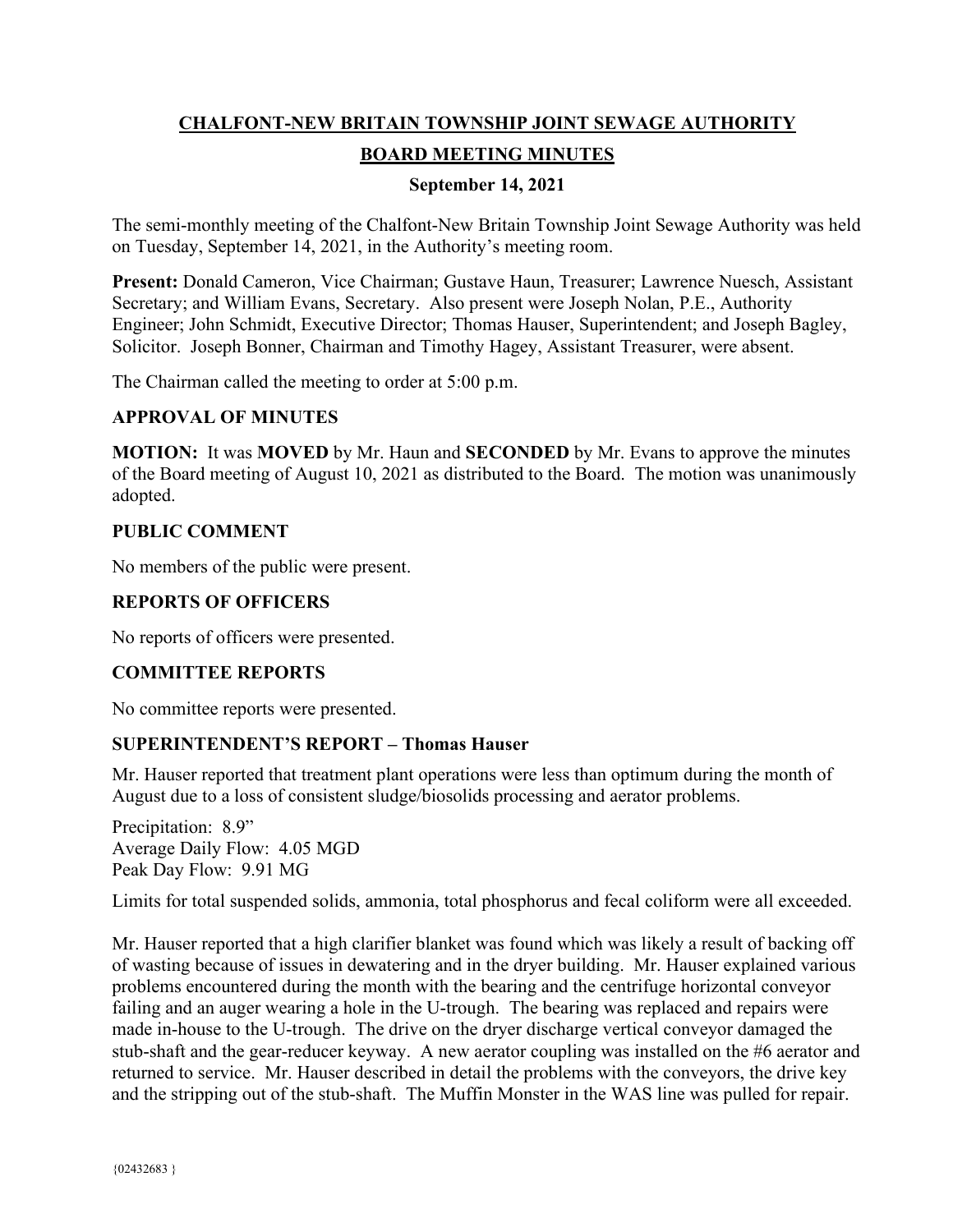The seal failed and was leaking sludge. The old tile in the administration utility closet was removed. A new floor surface was applied by seasonal workers and the hot water heater and utility sink were replaced.

A new #1 lift pump was installed after experiencing problems with pumping. The problem turned out to be the variable frequency drive tripping due to over-temperature. The #3 lift pump was pulled because of excessive vibration. Sent out to have it more thoroughly checked. The contactor/starter for the #1 lift pump overheated and burned up. BSI made a temporary fix and ordered a new one along with the parts to repair the variable frequency drive. A problem developed with a crane in the UV building. D.R. Cordell & Associates was called in for the repair. New parts were ordered. It took five site visits to fix the problem. The problem with the crane contributed to the fecal coliform problem. The contractor was not getting adequate tech support from the manufacturer. The #1 aerator also went down during the month due to an oil leak that turned out to be a broken drain line.

In the collection system routine matters were all addressed. In addition, lines for the Mill Ridge project were jetted and televised as well as those for the Schoolhouse Meadows project (Main Street). The pump impellers on the two pumps at Pump Station # 8 were replaced. The Pump Station #8 Muffin Monster was worked on where it was found that new parts were not fitting together properly. The manufacturer sent out a whole new bottom end of the Muffin Monster. A new auto reel on the Vactor truck was installed. New brakes, tires and rewiring were installed on the tag along trailer.

A question from the Board was asked as to whether the repairs to the trailer were done in-house. The answer was in the affirmative.

A question was asked by the Board whether Flygt comes out to the plant. The answer was in the affirmative.

A question was also asked that if the Authority needs a heavy pump can the Authority rent such a pump from Flygt. The answer was in the negative due to the size of the pump in question.

A further question was asked as to what a Muffin Monster is. A Muffin Monster is a macerator of debris. It looks like it has saw blades. It is essentially a brand name for a particular macerator for a pump.

# **EXECUTIVE DIRECTOR'S REPORT – John Schmidt**

Mr. Schmidt reported that the Authority finally received its discharge permit renewal from DEP. The permit renewal has a copper requirement which will eventually be a limit by the end of the permit. There is a reduced BOD level in the new permit. The Authority also has to test once a month for E. Coli.

As a result of the recent hurricane and flooding, the Authority received six customer complaints about sanitary sewer backups during the recent Hurricane Ida rainfall. Rich Heverly went out and visited each of the sites and took photos. Selective Insurance has been contacted regarding the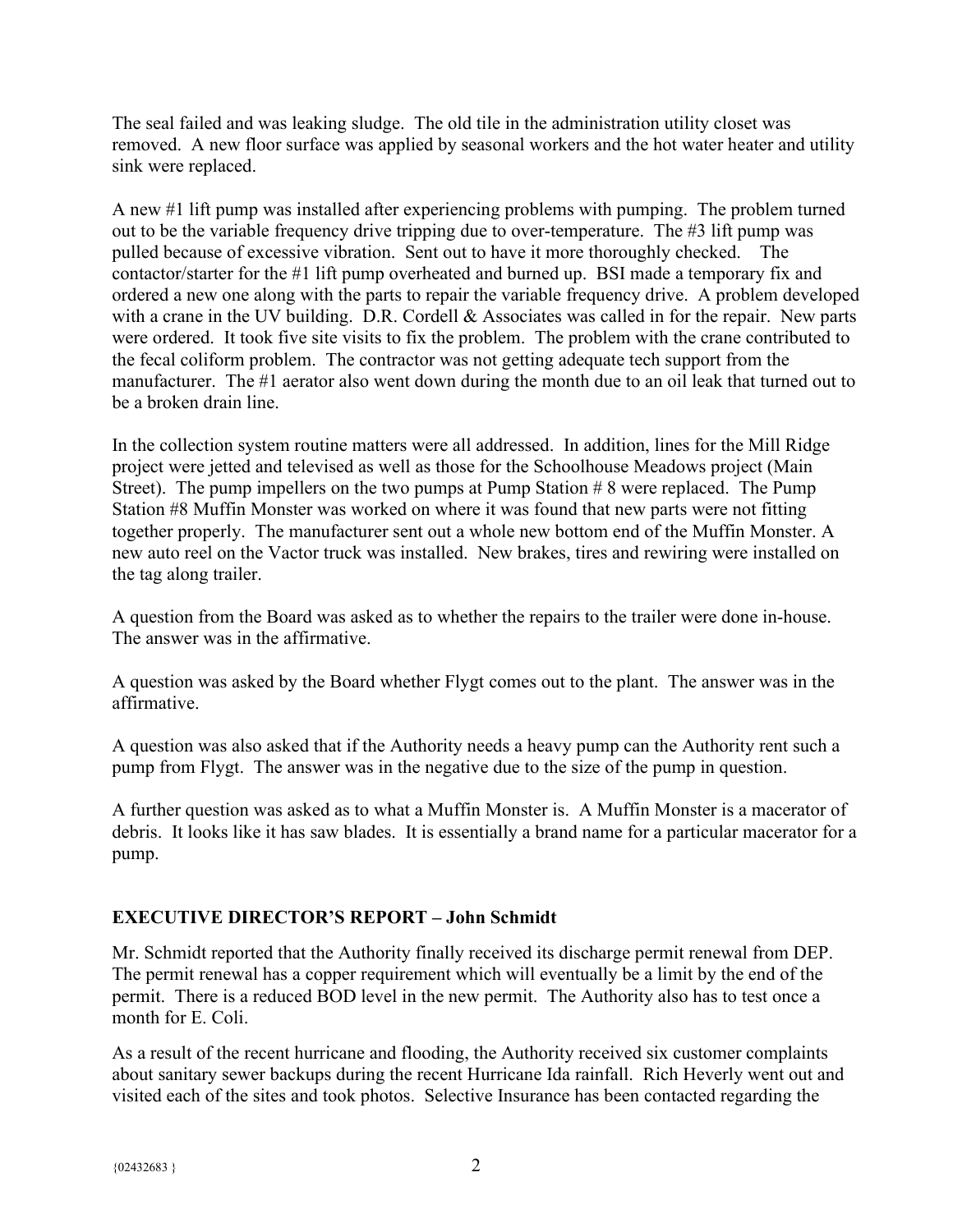claims. The Authority's insurance representative says that because of the volume of water, the carrier is taking the position that there is no negligence on the part of the Authority. Selective will issue letters to that effect. It was suggested that we inform the residents of the possible availability of financial assistance from FEMA.

The Board recessed into Executive Session at approximately 5:18 p.m. to discuss potential litigation. The Board returned to its regular session at approximately 5:25 p.m.

Mr. Schmidt noted that Board pay sheets had been distributed during the meeting.

Mr. Schmidt reported that a Soccer Association email had been received requesting permission – again – for the installation of portable lights at the Soccer Field. There was a discussion regarding the installation of portable lights. The conclusion of the discussion was that at the next meeting with the Soccer Association regarding additional parking (with the Township), the Soccer Association would be questioned as to whether they had run the issue of portable lights by the Township.

Mr. Schmidt announced that plant operator Joe Triola had celebrated his 25<sup>th</sup> anniversary of service with the Authority. He further announced that Leslie Truscott had served 15 years with the Authority last month.

# **ENGINEER'S REPORT – Joseph Nolan**

Mr. Nolan provided an update on the Pump Station No. 4 Construction Project. He indicated that the Authority received the okay on a waiver of land development at the work session of the New Britain Township Supervisors. The formal approval will take place two weeks from yesterday. Even with a waiver of land development, Mr. Nolan noted that there are certain engineering items that need to be taken care of. The Authority is almost in a position to submit that 537 Plan Revision to DEP. The Authority has received the driveway permit from PennDOT. The electrical design for the Project has been completed. Mr. Schmidt and Mr. Nolan participated in a walkthrough with PennDOT which resulted in some minor shifting of lines and the roadway. One remaining open issue is obtaining easements from the adjoining property owners. Mr. Nolan and Mr. Schmidt have to meet with property owners in the near future.

Mr. Nolan presented Requisition No. 225 which contained no amount.

Mr. Nolan next presented Requisition No. 268 for Capital Improvements in the amount of \$8,187.19 representing engineering and legal expenses in relation to the Pump Station No. 4 Relocation Project.

**MOTION:** It was **MOVED** by Mr. Haun and **SECONDED** by Mr. Nuesch to approve Requisition No. 268 for Capital Improvements in the amount of \$8,187.19. The motion was unanimously adopted.